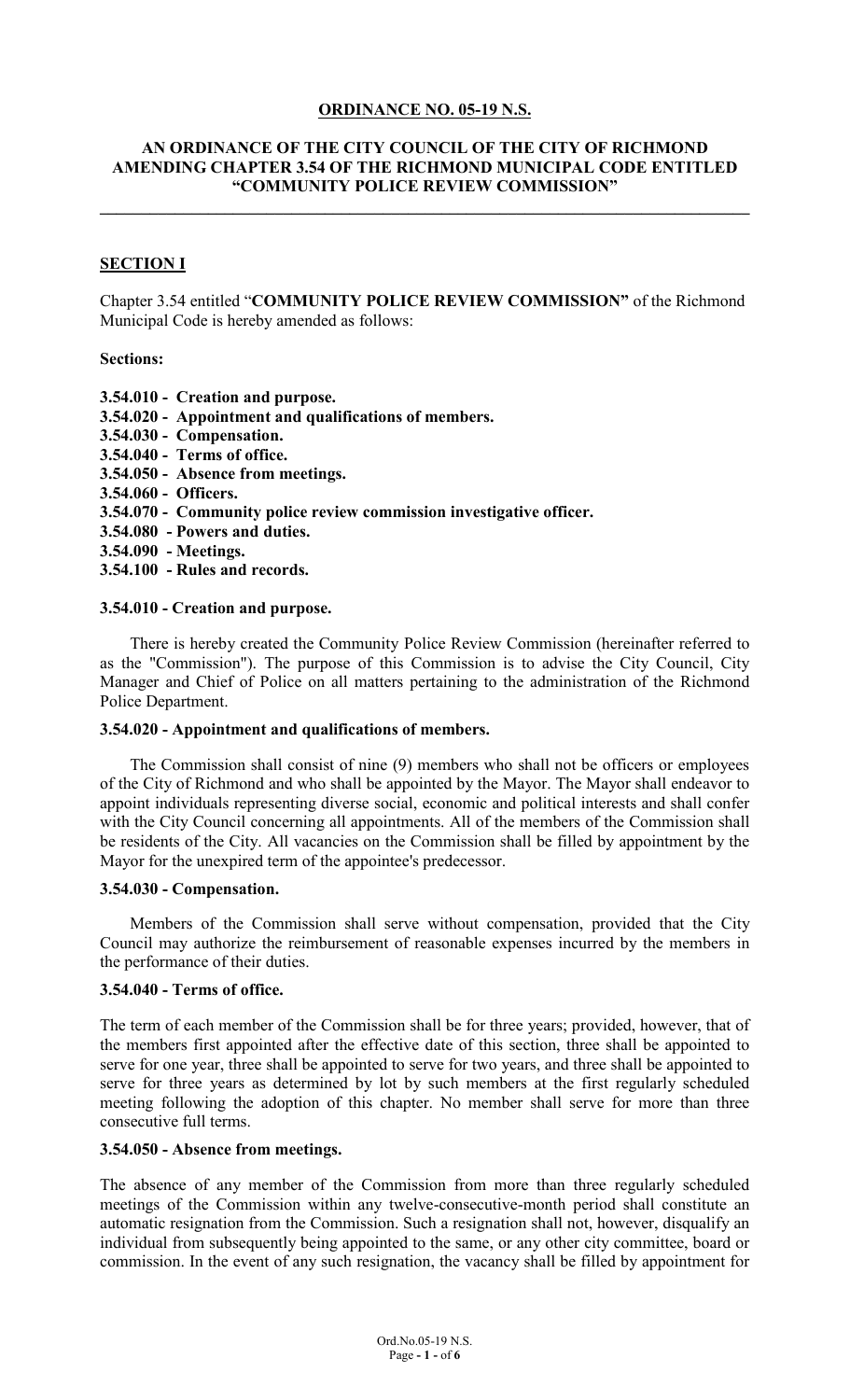the unexpired portion of the term of the appointee's predecessor in the manner prescribed in Section 3.54.020.

# **3.54.060 - Officers.**

The Commission shall elect from among its members a chairperson and a vice chairperson who shall serve in such capacities for one year, or until the successors are duly elected. in case of a vacancy in either of these positions, the Commission shall elect a successor who shall serve the unexpired balance of the predecessor's term. the City Manager shall designate a staff liaison to the Commission who will provide administrative support including, but not limited to, recording and publishing minutes for Commission meetings.

# **3.54.070 Community police review commission investigative officer.**

(a) The City Council shall appoint an Investigative Officer who shall serve as the Community Police Review Commission Investigative Officer (hereinafter referred to as "Investigative Officer"). The Investigative Officer assists the Commission in performing its duties. The Investigative Officer shall, in accordance with this chapter, conduct investigations of resident complaints alleging use of unreasonable force and/or racially abusive behavior by Richmond Police Officers. The Investigative Officer shall also conduct investigations when death or serious bodily injury results from direct police action, as set forth below. The Investigative Officer shall periodically review "use of force" reports or other pertinent documents maintained by, or available to, the Chief of Police to determine whether death or serious bodily injury has been caused by direct police action. "Serious bodily injury" is defined as requiring immediate hospitalization for a minimum period of 72 consecutive hours. The Investigative Officer shall conduct all such investigations in a fair, objective, impartial and ethical manner, and shall comply with the Public Safety Officers Procedural Bill of Rights (Government Code Sections 3300, et seq.) in interviewing police officers.

(b) Disclosure of investigations conducted by the Investigative Officer shall comply with California Penal Code Sections 832.5 and 832.7 and California Evidence Code Sections 1043 and 1046, as amended from time to time.

## **3.54.080 - Powers and duties.**

To effectuate its purpose, the Commission shall:

(a) Review and evaluate the policies, practices and procedures contained in the Richmond Police Department Manual and develop programs and strategies to promote positive policecommunity relations and make appropriate recommendations to the Chief of Police. Within thirty (30) days after receiving such recommendations the Chief of Police shall submit a response to the Commission. If the Commission is dissatisfied with the Chief of Police's response, the Commission may submit its recommendations to the City Manager. Within thirty (30) days after receiving such recommendations, the City Manager shall forward a response to the Commission. If the Commission is dissatisfied with the City Manager's response, the Commission may submit its recommendations directly to the City Council for appropriate action.

The Chief of Police and the City Manager may extend for an additional thirty (30) days the time periods in which they are required to submit their responses to the Commission by giving the Commission written notice of such extension.

(b) Receive, investigate and hear complaints against Richmond Police Officers alleging the use of unreasonable force and/or racially abusive behavior as well as receive reports from the Investigative Officer on all incidents of "death or serious bodily injury." After an investigation is complete, the Commission shall submit recommendations to the City Manager and Chief of Police in accordance with the following guidelines:

(1) All complaints filed with the Commission must be in writing on forms supplied by the Commission and shall be signed by the complainant.

(2) A copy of each complaint filed with the Commission shall immediately be forwarded to the members of the Commission, the Investigative Officer and the Chief of Police.

(3) No complaint shall be accepted, investigated, or heard if it is not filed with the Commission within one hundred and twenty (120) days of the alleged misconduct by the Richmond Police Officer unless the complainant establishes to the Commission's satisfaction that the failure to file the complaint within the required time limit was due to mistake or excusable neglect.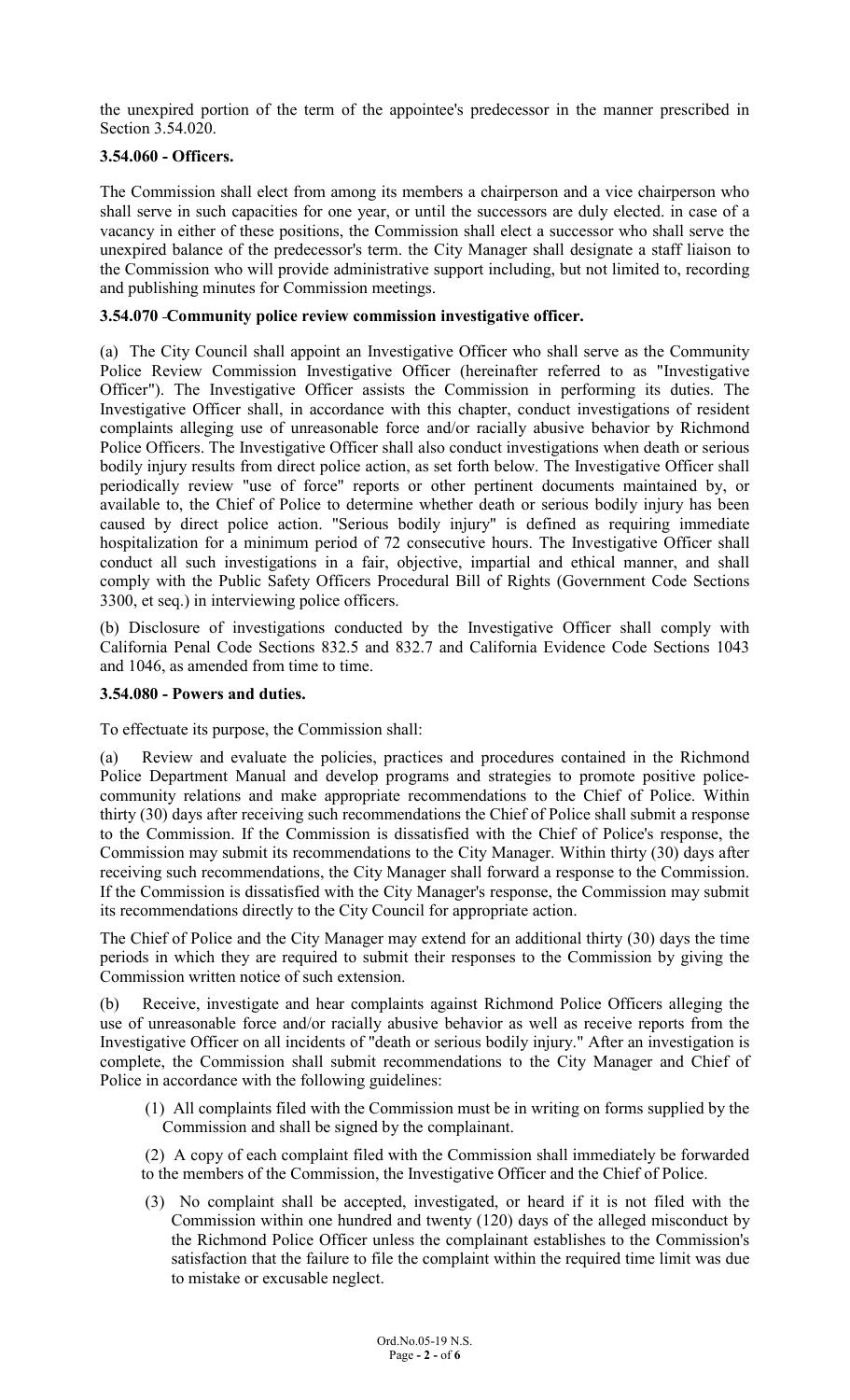- (4) The Investigative Officer shall investigate timely complaints as soon as possible. At the conclusion of the investigation, the Investigative Officer shall submit findings and recommendations, either orally or in writing, to the Commission.
- (5) Upon receipt of the Investigative Officer's report, the Commission may:
	- (a) Direct the Investigative Officer to investigate the complaint further;
	- (b) Forward the Commission's findings and recommendations concerning the complaint to the Chief of Police based upon the Investigative Officer's report; or
	- (c) Conduct a hearing on the complaint.
- (6) Complaints filed with the Commission and the investigations and investigative reports of the Investigative Officer and the Police Commission shall comply with California Penal Code Sections 832.5 and 832.7 and California Evidence Code Sections 1043 and 1046, as amended from time to time.
- (7) All hearings concerning police officer misconduct shall be held in closed session. At least ten (10) days' advance written notice of the date of the hearing shall be given to the complainant and the police officer involved.
- (8) To the extent permissible by the Richmond City Charter or any other laws, the Commission shall have the authority to subpoena witnesses to testify at the hearing concerning the complaint.
- (9) The complainant, police officers and all other witnesses shall be questioned by the Commission only, without cross-examination by police officers, community witnesses, the complainant, or their respective counsel.
- (10) Within thirty (30) days after the conclusion of the hearing, the Commission shall submit written findings and recommendations to the Police Chief.
- (11) Within thirty (30) days after the submission of the Commission's findings and recommendations to the Police Chief, the Commission shall notify the complainant of the disposition (sustained, not sustained, exonerated, or unfounded) of the complaint.
- (12) The Commission shall not sustain any complaint unless the complainant establishes by clear and convincing evidence the allegations of the complaint. "Clear and convincing" evidence is more than a preponderance of the evidence, but less than the "beyond a reasonable doubt" standard.
- (13) If the Commission sustains a complaint, and if the Chief of Police agrees with the findings and recommendations of the Commission, the Chief of Police shall take appropriate action on the complaint consistent with the Commission's report and so inform the Commission. Within 30 days after receiving such findings and recommendations, the Chief of Police shall submit a written response to the Commission. Within 30 days after receiving such findings and recommendations, the Chief of Police shall also notify the complainant of the disposition (sustained, not sustained, exonerated, or unfounded) of the complaint.
- (14) If the Commission sustains a complaint, and if the Chief of Police agrees with the Commission's findings and recommendations, the Chief of Police shall submit the Commission's determinations concerning the complaint and any other pertinent information to the City Manager within 30 days after receiving the Commission's findings and recommendations.

(15) The City Manager shall review the findings and recommendations of the Commission along with the other information submitted by the Chief of Police. After said review, the City Manager shall prepare written conclusions concerning the documentation presented. The City Manager's written conclusions regarding the complaint shall be transmitted to the Commission, the Chief of Police, and the involved police officer within 30 days after receiving the information from the Chief of Police. The City Manager shall also notify the Complainant of the disposition (sustained, not sustained, exonerated or unfounded) of the complaint within 30 days after receiving the information from the Chief of Police.

(16) The Chief of Police and the City Manager may extend for an additional thirty (30) days the time periods in which they are required to submit their responses to the Commission (or their notification to the complainant) by giving the Commission written notice of such extension.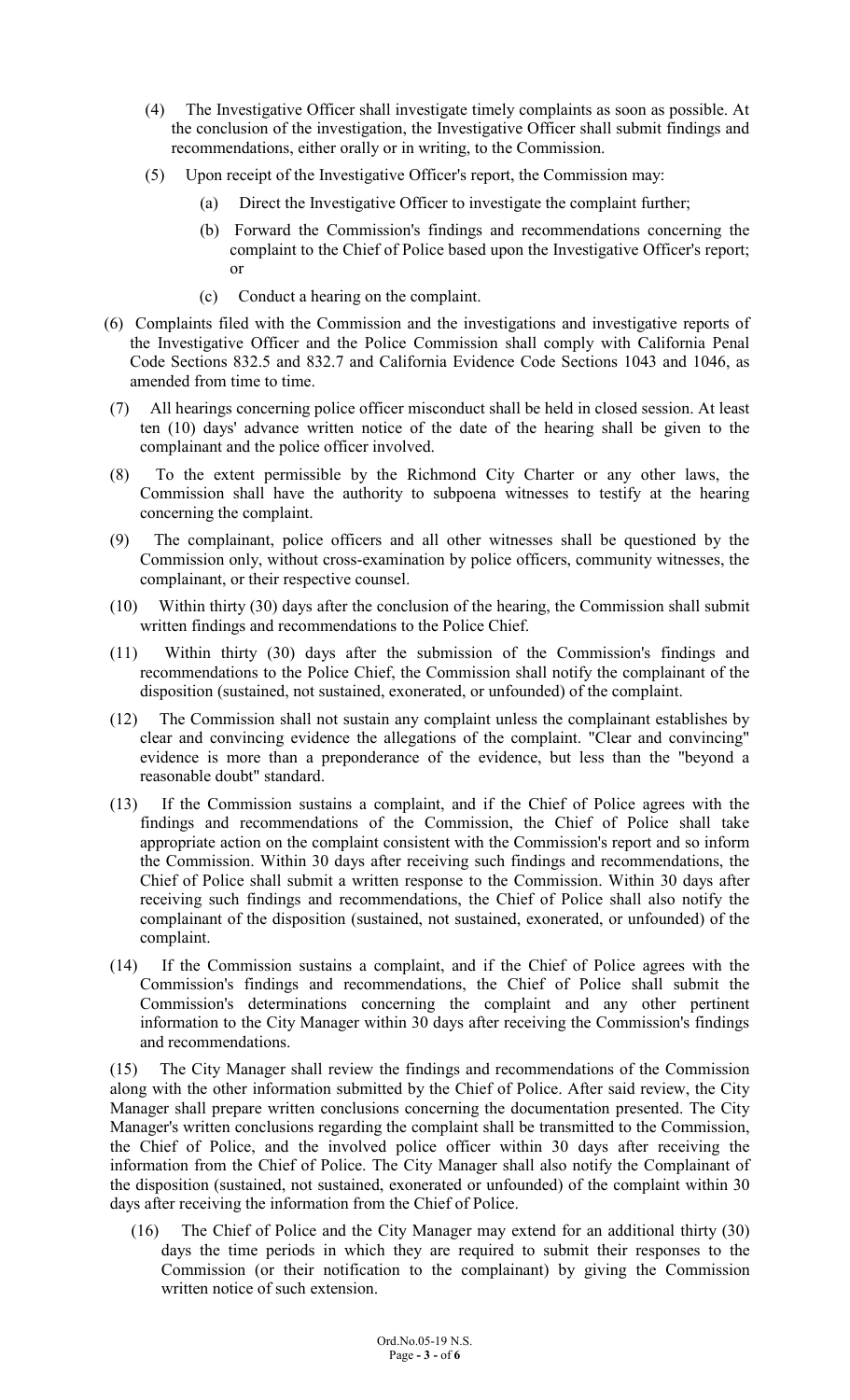(17) All recommendations concerning proposed discipline of police officers made by the Commission or the Investigative Officer shall be kept confidential until after the City's disciplinary administrative process has been concluded.

(c) Review appeals from the disposition by the Richmond Police Department of complaints against Richmond Police Officers not involving allegations of the use of unreasonable force or racially abusive behavior and submit recommendations to the City Manager and Chief of Police in accordance with the following guidelines:

- (1) All appeals filed with the Commission shall be in writing signed by the appellant, shall state the specific grounds of the appeal, and must be filed with the Commission within ten (10) days of the date contained on the letter from the Chief of Police notifying the complainant of the disposition of the complaint.
- (2) A copy of each appeal filed with the Commission shall immediately be forwarded to the Chief of Police.
- (3) The Investigative Officer shall investigate timely appeals and transmit findings and recommendations, either orally or in writing, to the Commission.
- (4) Upon receipt of the Investigative Officer's report, the Commission may either direct the Investigative Officer to investigate further or forward its findings and recommendations to the Chief of Police based solely upon the Investigative Officer's report.
- (5) Appeals filed with the Commission and the investigations and investigative reports of the Investigative Officer and the Commission shall comply with California Penal Code Sections 832.5 and 832.7 and California Evidence Code Sections 1043 and 1046, as amended from time to time.
- (6) Within thirty (30) days after the submission of the commission's findings and recommendations to the Chief of Police, the Commission shall notify the complainant of the disposition (sustained, not sustained, exonerated, or unfounded) of the complaint.
- (7) The Commission shall not sustain any appeal unless the appellant establishes by clear and convincing evidence the allegations of the appeal. "Clear and convincing" evidence is more than a preponderance of the evidence, but less than the "beyond a reasonable doubt" standard.
- (8) If the Commission sustains an appeal, and if the Chief of Police agrees with the findings and recommendations by the Commission, the Chief of Police shall take appropriate action on the appeal consistent with the Commission's report and so inform the Commission. Within 30 days after receiving such findings and recommendations, the Chief of Police shall submit a written response to the Commission. Within 30 days after receiving such findings and recommendations, the Chief of Police shall also notify the complainant of the disposition (sustained, not sustained, exonerated, or unfounded) of the complaint and the appeal.
- (9) If the Commission sustains an appeal, and if the Chief of Police disagrees with the Commission's findings and recommendations, the Chief of Police shall forward the Commission's determinations and any other pertinent information to the City Manager within 30 days after receiving the Commission's findings and recommendations.
- (10) The City Manager shall review the findings and recommendations of the Commission along with the other information submitted by the Chief of Police. After said review, the City Manager shall prepare written conclusions concerning the documentation presented. The City Manager's conclusions concerning the appeal shall be transmitted to the Commission, the Chief of Police, the appellant and the involved police officer within 30 days after receiving the information from the Chief of Police. The City Manager shall also notify the Complainant of the disposition (sustained, not sustained, exonerated or unfounded) of the complaint and the appeal within 30 days after receiving the information from the Chief of Police.
- (11) The Chief of Police and the City Manager may extend for an additional thirty (30) days the time periods in which they are required to submit their responses to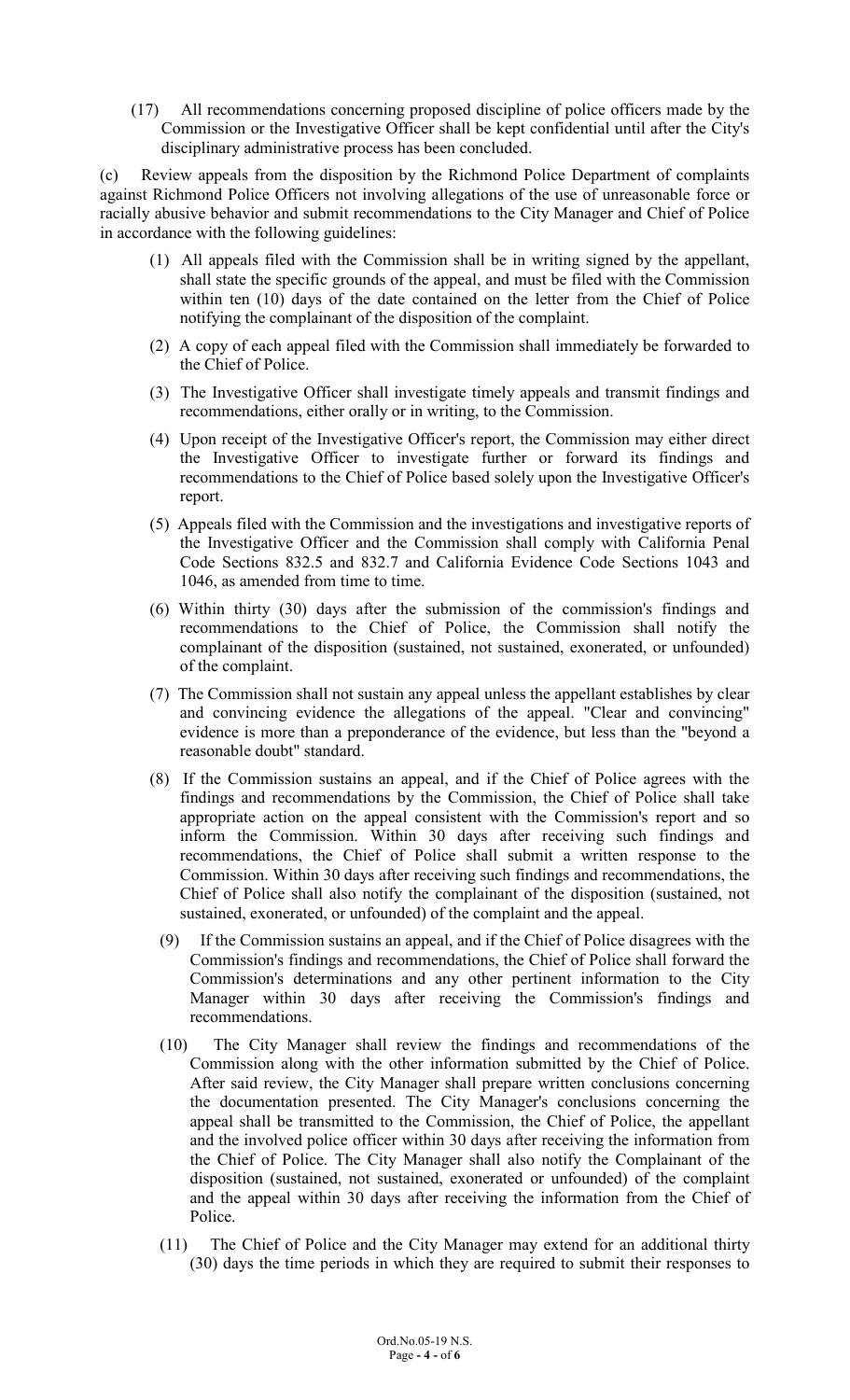the Commission (or their notification to the complainant) by giving the Commission written notice of such extension.

- (12) All recommendations concerning proposed discipline of police officers made by the Commission or the Investigative Officer shall be kept confidential until after the City's disciplinary administrative process has been concluded.
- (d) Perform such other duties as requested by the City Council.

# **3.54.090 - Meetings.**

The Commission shall hold its first meeting within thirty days after all of its members have been appointed. At such meeting, the Commission shall fix the time and place of regularly scheduled meetings which shall not be less than once each month. All meetings of said Commission shall be open to the public. The Police Chief or his representative nominated by him shall attend all regular and special meetings of the Commission and shall advise the Commission on any matter before it, but shall not vote on any such matter.

### **3.54.100 - Rules and records.**

The Commission shall, in consultation with the City Manager and with the approval of the City Council, adopt rules for the transaction of business of the Commission, which rules shall, among other things, include the manner of calling and giving notice of special meetings and hearings and the appointment and powers of standing subcommittees. Said standing subcommittees may be formed to work on various topics within the scope of police activities. The Commission shall keep records of its resolutions, rules, transactions, motions, orders, findings, recommendations and determinations. Except for those items made confidential by California Penal Code Sections 832.5 and 832.7, the records of the Commission shall be open to the public.

# **SECTION 2**

If any section, subsection, sentence, clause, or phrase of this Ordinance is for any reason held to be invalid or unconstitutional by the decision of any court of competent jurisdiction, such decision shall not affect the validity of the remaining portions of the ordinance. The City Council hereby declares that it would have passed this Ordinance and each section, subsection, sentence, clause, and phrase thereof, irrespective of the fact that any one or more sections, subsections, sentences, clauses, or phrases be declared invalid or unconstitutional.

# **SECTION 3**

This Ordinance shall be effective 30 days after passage and adoption.